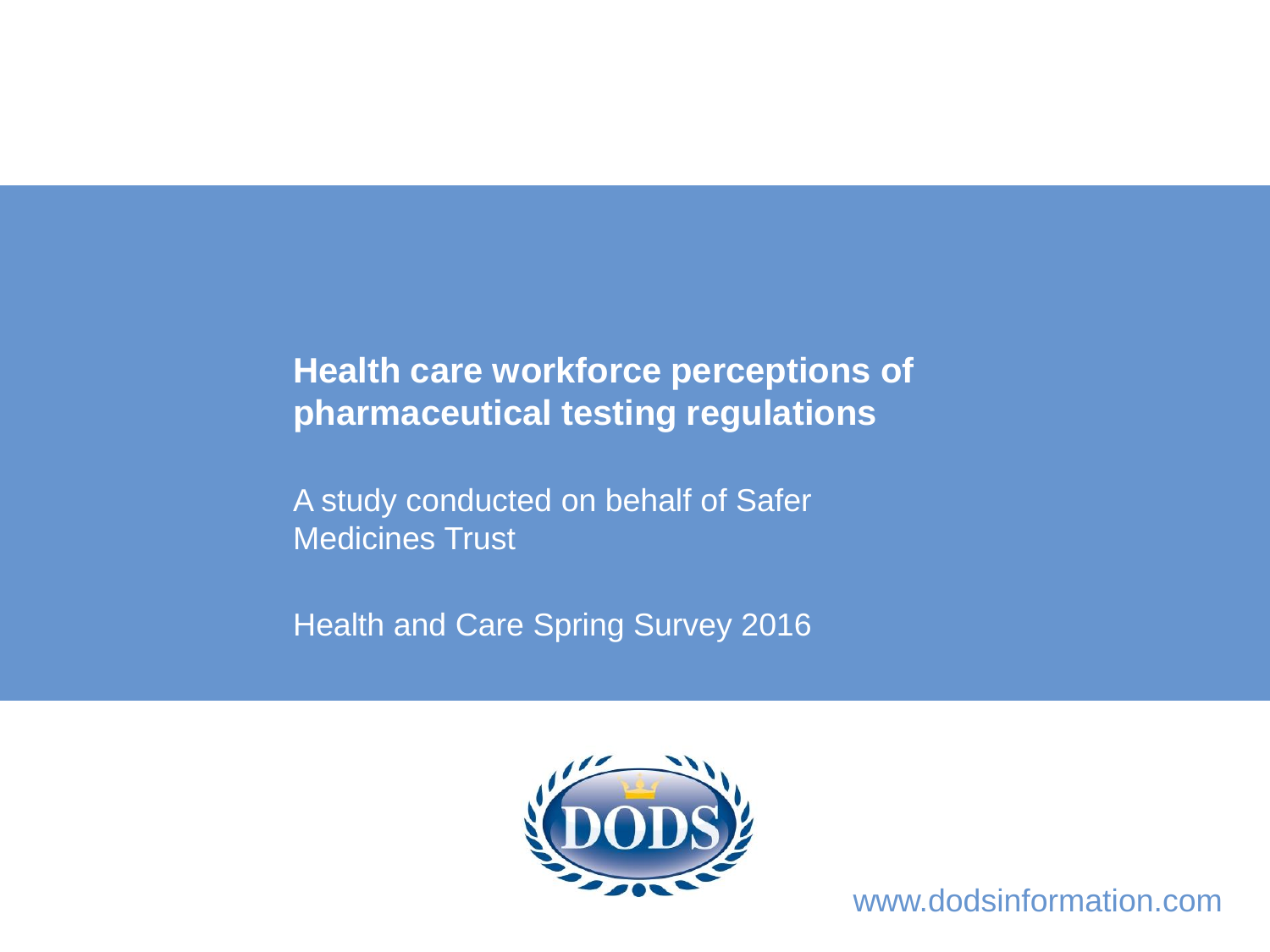## Background information

Dods conducted an online survey of health and care professionals in March 2016, during which time we received 2,512 completed questionnaires, allowing us to have a high degree of confidence in the representative nature of the responses.

Health and care professionals were asked one question about their perceptions of pharmaceutical testing reglations on behalf of Safer Medicines Trust.

In addition, a series of demographic questions were also asked to identify trends across different roles and grades. Demographic data can be found on the following slide.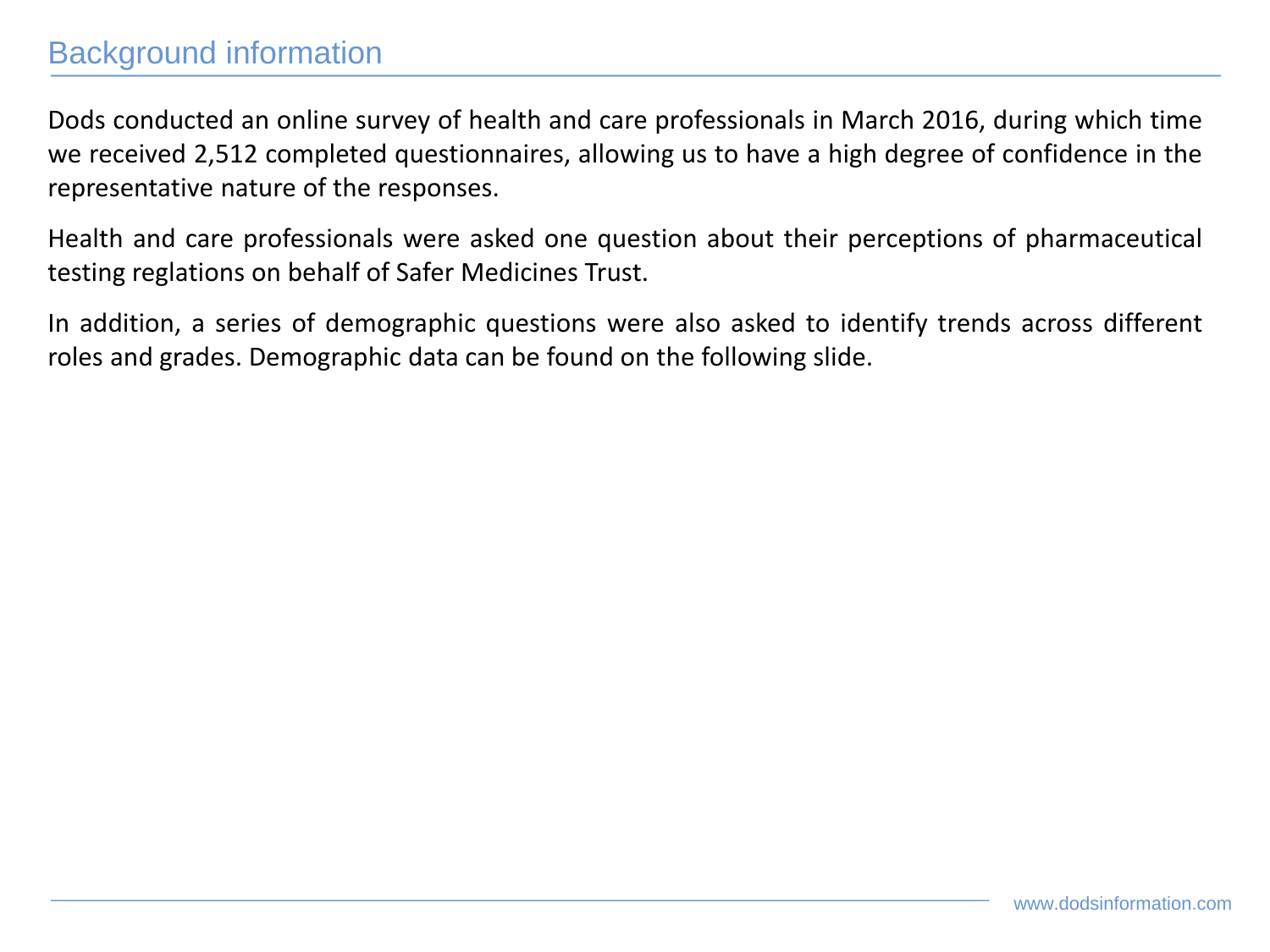#### Who answered the survey?

Demographic questions were asked in order to identify trends across different areas, roles and grades. The charts on the following slides contain a breakdown of how respondents answered those questions.

Respondents represent a range of health and care services, with the following areas accounting for two-thirds of the sample: Hospital services (22 per cent), Mental health services (14 per cent), Urgent and emergency care (12 per cent) and GP services (12 per cent).

The vast majority of respondents (75 per cent) work for NHS trusts. The sample broadly reflects the sector in terms of region.

Fifty eight per cent of respondents work in frontline care. Thirty six per cent are responsible for financial decision making.

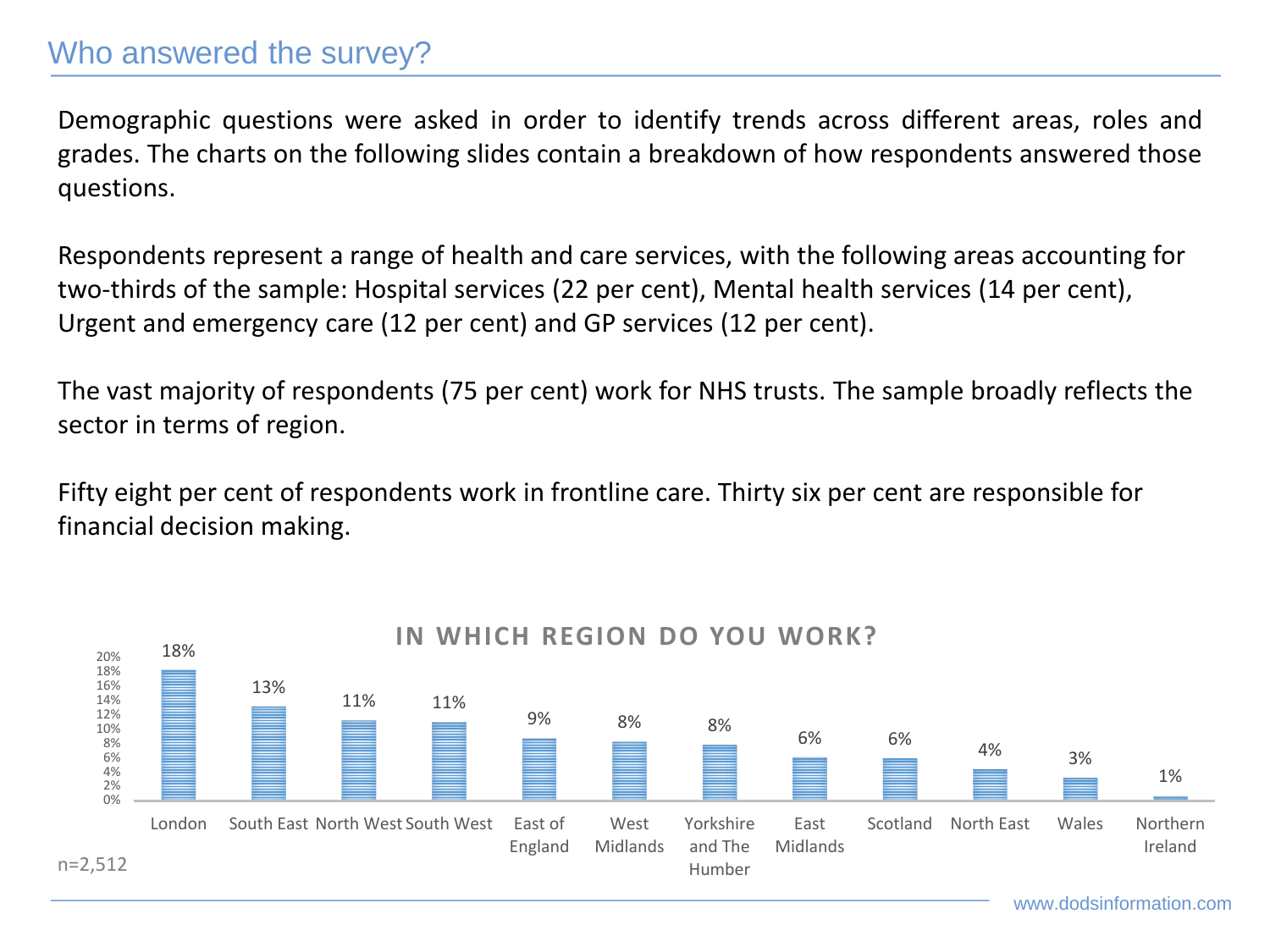### Questions - Health and care survey

**Health and care professionals were asked the following question about their perception of pharmaceutical testing regulations:**

**1. Should pharmaceutical companies be legally obliged to test new medicines using methods demonstrated to be the most predictive of safety for humans?**

- Yes
- No
- I don't know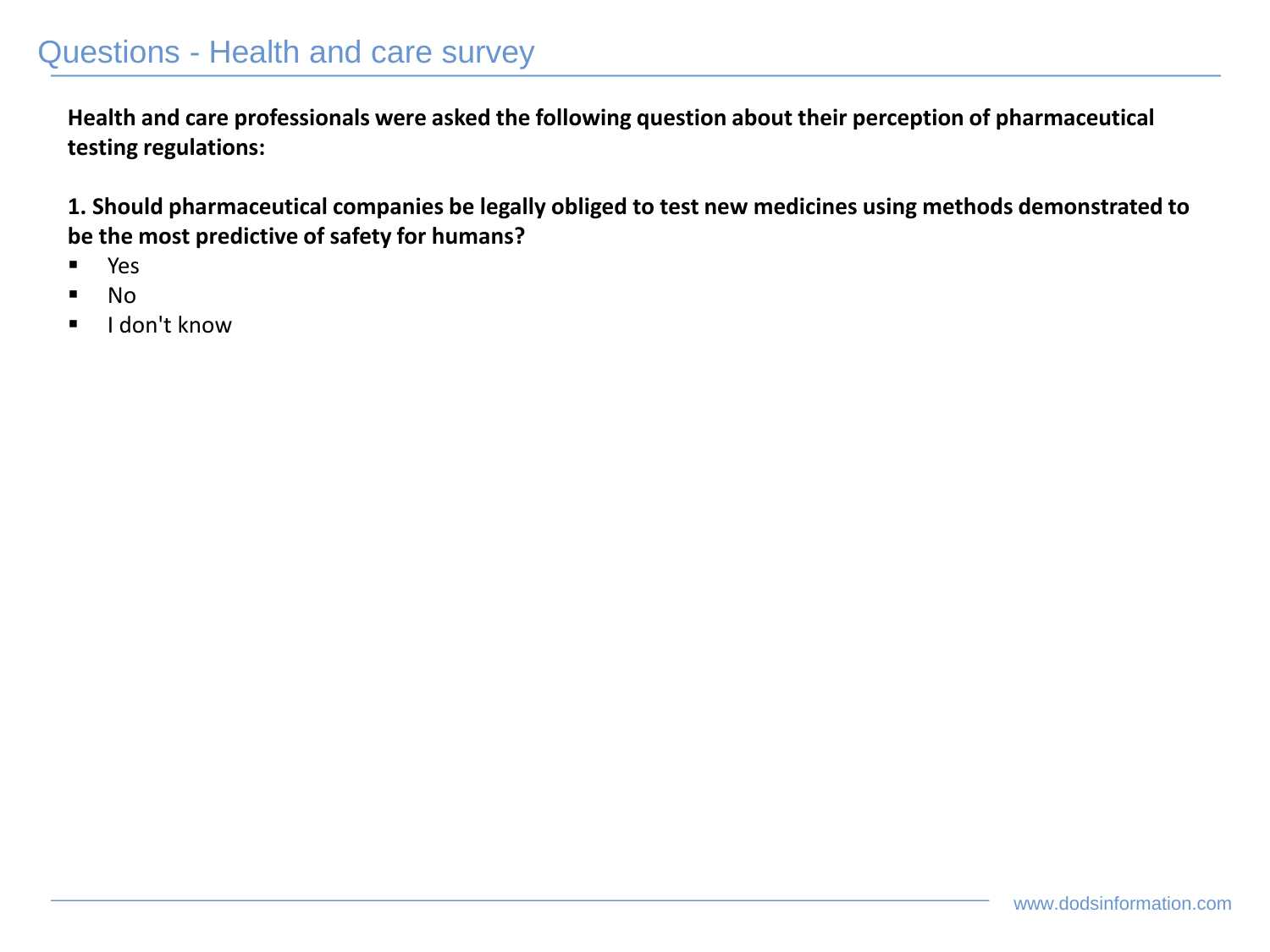A large proportion of civil servants said they did not know the answer to the question (18 per cent).

The overwhelming majority of health professionals (79 per cent) agree that pharmaceutical companies should be legally obliged to test new medicines using methods demonstrated to be the most predictive of safety for humans.

Just three per cent of health professionals disagreed that pharmaceutical companies should be legally obliged to test new medicines using methods demonstrated to be the most predictive of safety for humans.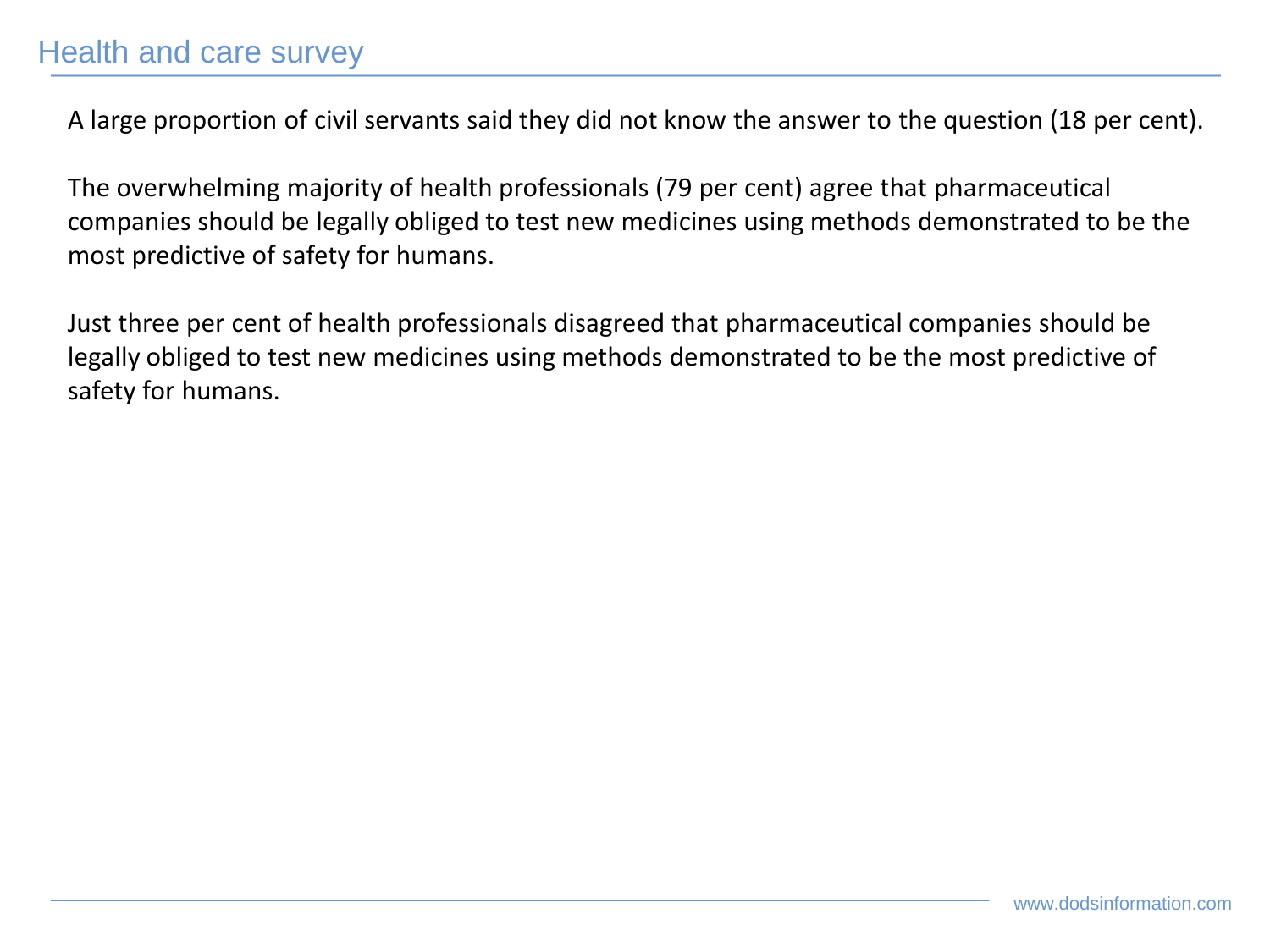#### **SHOULD PHARMACEUTICAL COMPANIES BE LEGALLY OBLIGED TO TEST NEW MEDICINES USING METHODS DEMONSTRATED TO BE THE MOST PREDICTIVE OF SAFETY FOR HUMANS?**